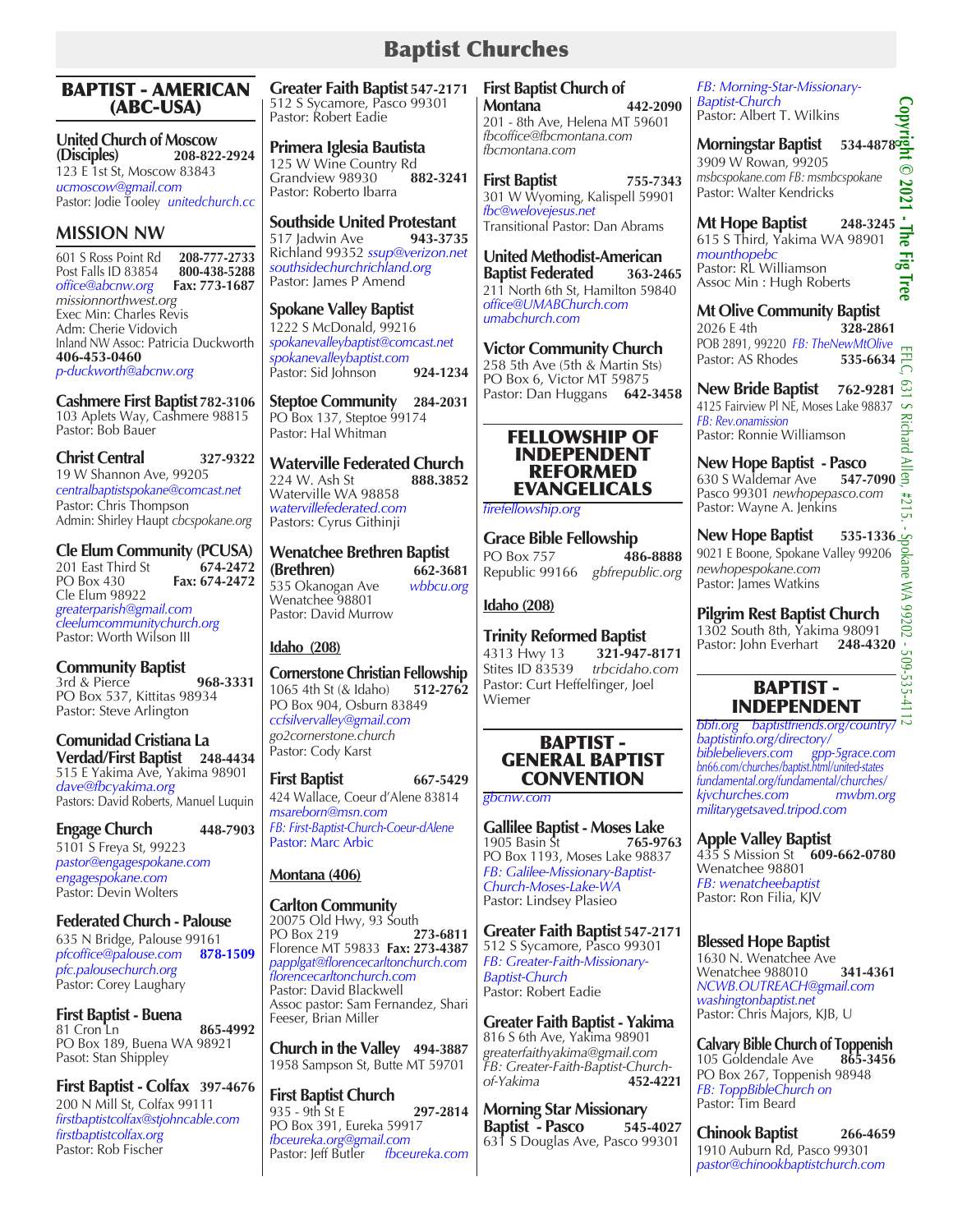*chinookbaptistchurch.com* Pastor: Doug Ferris

**Chewelah Baptist 935-8385** 210 W Main Ave *chewelahbaptist.org* PO Box 315, Chewelah 99109 *pastor@chewelahbaptist.org* Pastor: Dan Cleghorn

**Emmanuel Baptist 547-4613** 1116 N 20th Ave, Pasco 99301

**Faith Baptist 770-3095** 425 N. Paxson Dr, Moses Lake 98837 *FB: FaithBaptistChurchMosesLake* Pastor: Albert (Albey) Horat, KJV

**First Baptist - Moses Lake**<br>724 W 4th Ave **765-5202** 724 W 4th Ave Moses Lake 98837 *FB: firstbaptistmoseslake* Pastor: Andy & Laura Grenier Associate/Youth Pastor: Sean & Cassandra Sallis

**First Baptist of Pasco**  1105 N Road 36, Pasco 99301 *info@firstbaptistpasco.com firstbaptistpasco.com* **547-5712** Pastor: David Dillsworth, KJV

#### **Grace Baptist** 415 W 5th St **674-5936** PO Box 231 Cle Elum 98922 *pastor@gracebaptistchurch.us gracebaptistchurch.us* Pastor: Steve Harper

**Grace Baptist - Kennewick** 4403 W 10th Ave, Kennewick 99336 *info@gracebaptistkennewick.org* Pastor: Bill Dupignac Asst pastor: Jason Montgomery Sec: Linda Young*gbckennewick.org*

**Heritage Baptist** *hbcwallawalla.org* 1337 S Third, Walla Walla 99362 *heritagebaptist@usa.com* Pastor: Kevin Congrove **526-7130**

**Independent Baptist 892-1123** 8019 E Liberty *ibc.spokane@gmail.com* Spokane Valley 99212 *ibcspokanevalley.org*

**Lighthouse Church 946-7407**  1007 Wright Ave, Richland 99354 *Lighthousetricities@gmail.com lighthousetricities.com* Pastor: Joshua Tucker Other Pastor: Devain Lorraine

**Lincoln Park Baptist** 286 Crawford Ave **662-5500** Wentachee 98801 *pbchrch@nwi.net lpbcwenatchee.org*  Pastor: Brian E. Ernsberger, KJB

**Macedonia Independent Baptist** 1904 N Oak St/POB 149, Colfax 99111 *macedoniaindepedentbaptist.com* Pastor: Tim Wall **397-3907**

**Mid-Valley Baptist 782-2616**

1 Frontage Rd, Dryden 98821 PO Box 313 Cashmere 98815 *office@midvalleybaptist.org midvalleybaptist.com* Pastor: Mike Moore Sec: Sharon Sweeney

**Neighborhood Bible Church**<br>8791 Hillcrest Dr NE 762-6944 8791 Hillcrest Dr NE Moses Lake 98837 Pastor: Marc Uebelhardt

New Hope Baptist 470-7745 429 Evans St, Leavenworth 98826 *info@leavenworthbaptist.com leavenworthbaptist.com* Pastor: Rodney Whaley

**New Testament Baptist**  210 W Hanson, Omak 98841 PO Box 657, Brewster 98812 *coreywhigdon@hotmail.com ntbcbrewster.com* **689-2420** Pastor: Corey Higdon

**Omak First Baptist 826-4141** 620 Ridge Dr, Omak 98841 *ofbcinfo@gmail.com omakfbc.org* Pastor: John Richards **826-4141**

**Pioneer Baptist 243-4274** 18750 Coverland Rd, Asotin 99402 *FFowler131@aol.com FB: PioneerBaptistWA*  Pastor: Fred Fowler, Sr

**Pomeroy Baptist** 843-2454 161 7th St, Pomeroy 99347 *pomeroybaptist@gmail.com FB: Pomeroy-Baptist-Church* Pastor: David Knitte

**Riverview Baptist - Pasco** 4900 W Richardson Rd **547-2021** *jpaisley@rvbc.us riverviewbaptist.org*  Pastor: John Paisley

**Spokane Baptist 499-9888** 4506 N Harvard, Otis Orchards 99027 *Office@spokanebaptist.com* Pastor: Josh Tucker*spokanebaptist.org*

**Temple Baptist 627-4844** 4555 Arena Rd, Richland 99352 *templebaptistchurch@frontier.com templebaptistrichland.com* Pastor: Randy Barnes

**Touchet Baptist 394-2450** (196 Balm) 2nd & Balm Box 18, Touchet 99360 *TouchetChurch@gmail.com touchetchurch.qwestoffice.net* Pastor: Mike Paulson

**Trinity Baptist 837-7922** 1051 Alexander Rd Sunnyside 98944 Pastor: Bud Kolstad

**Wapato Bible Baptist 877-3315** 1541 Campbell Rd, Wapato 98951

*wapato4him@juno.com wapatobiblebaptist.wordpress.com FB: WapatoBibleBaptist* Pastor: Daryel McCay

**Idaho (208)**

**Bible Believers Baptist 267-3500** 494496 Hwy 95, Naples 83847 *biblebelieversbaptists.net* Pastor: Paul Sandelin

**Bonners Ferry Baptist 267-3746** 6892 Cody St *bfbaptist.com* PO Box 1087, Bonners Ferry 83805 Pastor: Nevin Neal

**Calvary Independent Baptist** 100 W 12th Ave *idahobaptist.com* PO Box 3433, Post Falls 83854 *calvary@idahobaptist.com*  Pastor: David Oldfield

**Clark Fork Baptist 266-0405** 109 W 2nd *dadcarr8@gmail.com* PO Box 268, Clark Fork 83811 *clarkforkbaptistchurch.com*  Pastor: John Carr

**Cornerstone Baptist 772-9190** 3983 W Prairie Ave, Hayden 83835 *cornerstone@ephesians220.org* Pastor: Ruben Garcia *ephesians220.org*

**Family Baptist 437-0100** 503 Copper Ridge Rd Sagle 83860 *pastor@familybc.com* PO Box 176, Priest River 83856 Pastor: Jeff Bickish *familybc.com*

**Foundation Baptist 755-1841** 296 W Sunset Ave #8 Coeur d'Alene 83815 *foundationbaptist.com* Pastor: Bobby Stanchfield

**Grace Baptist Ministries 777-8060** 13329 W Hayden, Post Falls 83854 *jamescrews@juno.com robert.riddle@moody.edu gracereachingministries.com* Pastor: Mike Allison

**Heritage Baptist - Post Falls** 8076 W Prairie Ave **773-3864** Post Falls 83854 *postfallschurch.com* Pastor: Tim Haveman

**Kingston Baptist 541-212-2921** PO Box 52, Kingston 83839 *candersonflooring@yahoo.com FB: Kingston-Baptist-Church* Pastor: Curt Anderson

**Living Springs Baptist 964-1696** 1713 Marlborough Rd **496-1381** Coeur d'Alene 83815 *livingspringssbc.org FB: LivingSpringBaptist* Pastor: David Hethorn

**Mountain View Baptist** 210 Triangle Dr, Ste B / POB 944<br>Ponderav 83852 610-7975 **Ponderay 83852** 

*mountainviewidaho.org* Pastor: Harry Sheppard

**New Life Baptist 682-9966** 1008 S Division St, Pinehurst 83850 *nlbc.homestead.com/index.html* Pastor: Andrew Inboden

**Still Waters Baptist 798-7322** 710 13th Ave*,* Lewiston 83501 *admin@stillwatersbc.com* Pastor: Nathan Gipp *stillwatersbc.com*

**Truth Baptist** *biblevslies.com* 2806 4th Ave, Lewiston 83501 *Truthlewiston@gmail.com* **791-1883**

**Victory Church 263-2884** Sagle Community Hall *vbcsagle.com* 602 Gun Club Rd, Sagle 83860 Pastor: Jerry Favor *jflavor@gmail.com*

**White Pine Baptist 882-2494** 732 S Jefferson St, Moscow 83843 *whitepinebaptistchurch.com* Pastor: Bill Quaade Assoc pastor: Chip Quaade

**Zion Baptist 687-2600** 1527 E 16th Ave, 83854 PO Box 2816, Post Falls 83877 *zionbaptistidaho.com* Pastor: Seth Hohenstreet

**Montana (406)**

**Bethel Baptist 721-2780** 1601 S 6th St W, Missoula 59801 *bethelmissoula@gmail.com bethelmissoula.com*

**Bible Baptist 752-2049** 64 Dove Ln, Kalispell 59901 *biblebaptistkalispell@gmail.com biblebaptistkalispell.org*

**Big Sky Baptist 363-3781** 201 S 4th St, Hamilton 59840 *FB: Bigskybaptist* Pastor: Steve Clark *bsb4me.com*

**Blessed Hope Baptist 531-1127** 16862 Beckwith, Frenchtown 59834

**Blessed Hope Baptist 502-1133** 100 E Main St, East Helena 59635 *blessedhopemt@gmail.com blessedhopemt.com* Pastor: Brent Kirschenmann

**Calvary Baptist 890-8151** 40709 S Shore Rd, Polson 59860 *http://calvarybaptistpolson.com* Pastor: Samuel Witter, BBF

**Clark Fork Baptist 826-3608** 105 E. Lynch, POB 176, Plains 59859

**Columbia Bible Baptist** 195 Veteran Drive Columbia Falls PO Box 1179 **892-2415** Columbia Falls MT 59912 *preacherhenson@gmail.com*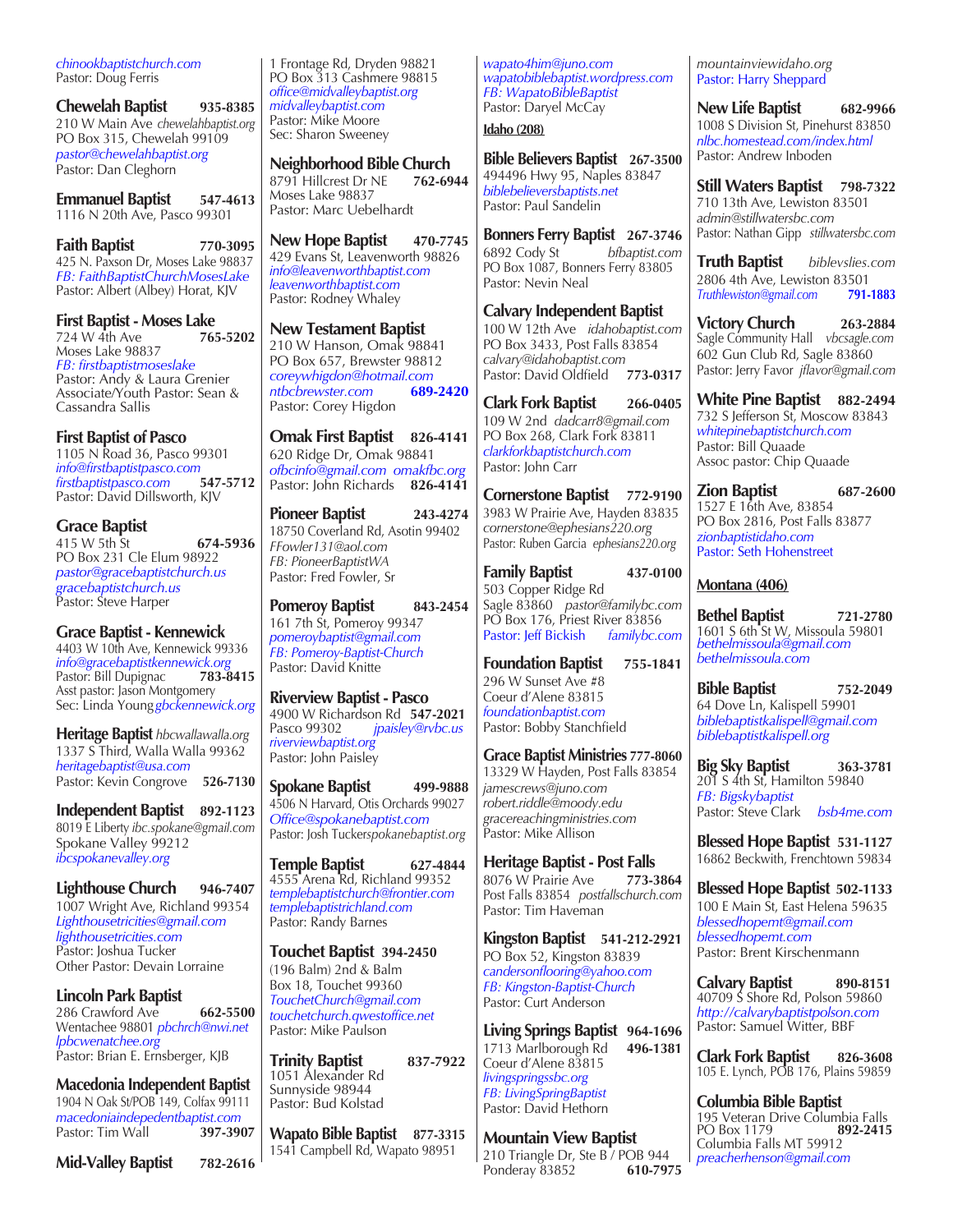*https://columbiabiblebaptist.com* Pastor: Ed Hanson

**Faith Baptist 755-3626** 108 W Reserve Dr, Kalispell 59901 *ctheline@hotmail.com faithbaptistkalispell.org* Pastor: Clint Theline

**Faith Baptist 251-2796** 2853 Briggs St, Missoula 59803 *faithbaptistmissoula@gmail.com faithbaptistmissoula.org*

**First Baptist of Heron 847-3333** 17 Lower River Rd PO Box 32, Heron 59844 *FB: Heron-Baptist-Church* Pastor: Russell Hoove

**Florence Baptist 273-2772** 5561 Old U.S. 93, Florence 59833 *florencebaptistchurch.org* Pastor: Tim Johnson

**Friendship Baptist 442-8080** 5 Friendship Ln, Clancy 59634 *friendshipmtcity.org* Pastor: David Klass

**Galilee Baptist 777-5194** 208 Higgins Ln, Stevensville 59870 *galileebaptiststevensville@yahoo.com* Pastor: Phil Walker *galileebcs.org* 

**Grace Baptist 257-1443** 1385 Columbia Falls Columbia Falls 59912 *gbccfalls.com* PO Box 8091, Whitefish 59920 *pastor\_don@gbccfalls.com* Pastor: Don Bergstrom

**Grace Baptist 846-3979** 425 Main St., Box 88 Deer Lodge 59722 *krautter12@bresnan.net gbcdl.org FB: GraceBaptistChurchDL* Pastor: Martin S. Krautter

**Highway Baptist 273-2041** 225 Eight Mile Rd, Florence 59833 *hwybaptist@hotmail.com highwaybaptist.net* Pastor: Will Zeiler

**Liberty Baptist 458-6300** 210 Sierra Rd W, Helena 59602 PO Box 911, Helena 59624 *lbchelena.com* Pastor: Russ McCurdy

**Lighthouse Baptist 723-7822** 3220 St Anns St, Butte 59771 *lighthouseinbutte@gmail.com* Pastor: Rich Ihde *lbcbutte.com*

**Lighthouse Baptist 327-7428** 5425 Gharrett St, Missoula 59803 *http://lbc-missoula.com* Pastor: Tom Lemmons

**Mountain View Baptist 873-4135**

23 N Hwy 213.Cut Bank 59427 *mountainviewbaptistchurchcb@ gmail.com mtviewbaptist.org* Pastor: Bill Barnard

**Old Fashioned 494-4468** 5003 Wynne Ave, Butte 59901 *oldfashionbaptistbutte.com* Pastor: Derek Loewen Other pastor: Ron Derksen

**Open Door Baptist 728-5562** 135 Knowles St, Missoula 59801 *http://odbcmissoula.com* Pastor: Josh Bruant

**Redeemer Grace Baptist** 2301 Palmer St, #6 **210-2861** Missoula 59808 *rgbcofmissoula* Pastor: Mike Cross

**Rocky Mountain Baptist** 2387 MT-35, Kalispell 59901 *dclydick@rocketmail.com rockymtbaptist.com* **755-5954** Pastor: Daniel Lydick

**Seeley Lake Fundamental Baptist 677-2268** 3116 Hwy 83, Seeley Lake 59868 *pastor@seeleylakebc.org FB: SeeleyLakeBaptist seeleylakebc.org* Pastor: Jim Johnson

**Solid Rock Baptst 381-1719** 150 Sheafman Creek Rd. Victor MT 59875 PO Box 189, Corvallis 59828 *pastor@onthesolidrock.org onthesolidrock.org*  Pastor: Shane Agee

**Victory Baptist 359-1611** 1830 MT Hwy 35, Kalispell 59901 *FB: VictoryBaptistChurchKalispell*

## **WA INDEPENDENT BAPTIST FELLOWSHIP**

Ministry of Skyline Baptist, 6553 40th Ave NE, Seattle 98115 *info@wibfonline.org wibfonline.org wibfonline on FB* \*Note: not all of churches listed below have pastors in this body

**Berean Baptist 529-1393** 316 S 7th Ave *bereanbaptistww.com* PO Box 1894, Walla Walla 99362 *bereanbaptistwallawalla@gmail.com FB: bereanbaptistww* Pastor: Lucas Hadley

**Bethel Baptist 884-5391** 1354 Eastmont Ave East Wenatchee 98802 *bethelwenatchee.com* Pastor: John Sterk, KJB, U Chaplain: Ed Brandt

**Bible Baptist - Goldendale** 1015 S Columbus Ave Goldendale 98620 **250-2912** *https://discoverbiblebaptist.org* Pastor: T.J. Wilder

**Bible Baptist 928-1298** 11111 E 16th, Spokane Valley 99206

*philiplydick@gmail.com biblebaptistchurchsv.com* Pastor: Phil Lydick

**Bible Baptist of Selah** 20 Tibbling Rd **697-8895** PO Box 1089, Selah 98942 *Pastor@selahbaptist.org* Pastor: Chip Nill

**Calvary Baptist - Yakima** 903 W Washington Ave **452-9506** Yakima 98903 *FB: Calvary-Baptist-Church-Yakima*

**Community Baptist 523-5471** 818 N Whitman, Rosalia 99170 Pastor: Rick Jones *cbcrosalia@gmail.com*

**Faith Baptist 684-3983** 673 Arden Hill Rd, Colville 99114 Pastor: Arthur Houk *ashouk.com*

**Faith Baptist 482-6101** 2804 E Euclid, 99207 POB 6546, 99217 *faithbaptistspokane.com* Pastor: Greg Boyle Other pastors: Jake Burkholder

**Faithful Baptist - Okanogan**  19 N Douglas St, Okanogan 98840 PO Box 1740, Omak 98841 *pastorlong2omak@icloud.com faithfulbaptistchurch.com*  Pastor: Bob Long

**First Baptist - Tonasket**  31614A Hwy 97 **360-250-8451** PO Box 2106, Tonasket 98855 *pastorwojtysiak@gmail.com FB: First-Baptist-Church-of-Tonasket* Pastor: David Wojtysiak

**Friendship Baptist 786-2929** 1808 Paterson Rd, Prosser 99350<br>
info@friendsbc.org friendsbc.org *info@friendsbc.org friendsbc.org* Pastor: Ryan Oswalt, KJB, WIB

**Grace Baptist**  PO Box 231 **674-5936** 415 W 5th St, Cle Elum 98922 *gracebaptistchurch.wa@gmail.com gracebaptistchurch.us* Pastor Steven Harper

**Independent Baptist 962-1433**  1104 N Okanogan, Ellensburg 98926 *allenjs1976@gmail.com* Pastor: John Allen *ibcellensburg.com*

**Liberty Baptist 775-1028** 12 Romans Rd, Republic 99166 *http://liberty-baptist-church.org* Pastor: Greg Perkins

**Liberty Baptist** *zeiksx7@gmail.com* 320 W Graves Rd, 99218 **466-1711** Pastor: Jim Zeik *lbcspokane.com*

**Moses Lake Baptist** 4334 Joann Dr NE **765-0872** Moses Lake 98837 *heritagebaptistml@yahoo.com moseslakebaptistchurch.com*

Pastor: Dennis Fountain

**Naches Bible Baptist 929-5025** 27 W 2nd St, Naches 98937 *nachesbiblebaptistchurch. wordpress.com* Pastor Terry Davis

**Way of the Cross Indian Baptist** POB 496, Nespelem 99155 Pastor: Bob Philips **634-4979**

**Victory Baptist 961-5555** Columbia Plaza Ste P, 7903 W Grandridge Blvd, Kennewick 99336 *victoryinkennewick.org* Pastor Parish Plumlee

**Yakima Bible Baptist** 6201 Tieton Dr **966-1912** PO Box 167, Yakima 98907 *ybbc@netscape.com yakimabbc.org*  Pastor: Dave Brown Other pastor: Don Brown, Jeryl Mason

#### BAPTIST, INDEPENDENT (HISPANIC)

**First Baptist Comunidad Cristiana 469-2182** 112 N Pierce Ave, Yakima 98902 Pastor: Andy Ferguson *fbcyakima.org*

**Iglesia Bautista de Sunnyside** Grandview 98930 **865-6024** Pastor: Gabriel Ramos

**Iglesia Bautista Montana de Gozo 886-4270** First Baptist, 1700 Grant Rd East Wenatchee 98802 *daniper5@charter.net ewfbc.org* Pastor: Daniel Perez

**Iglesia Bautista Rde iverview** 4900 W Richardson Rd Pasco 99301 **547-7073** *iglesiabautistaderiverview.com* Pastors: Manuel Haro, Victor Martinez, Emérito Guillermo Yant

**Heritage Baptist** 1040 Birch St SW, Quincy 98848 *jc@ibmlaherencia.org ibmlaherencia.org FB: HMBCquincy* Pastor: Juan Carlos Magallanes

**Lake Valley Baptist** 935 West Valley Rd **707-5253**  Moses Lake, 98837 *lakevalleybaptist.org*

**Templo Bautista 792-0665** 1808 E Mead Ave, Union Gap 98903 *Livingbyfaith95@gmail.com FB Templo-Bautista-de-Yakima* Pastor: Pedro Ramirez

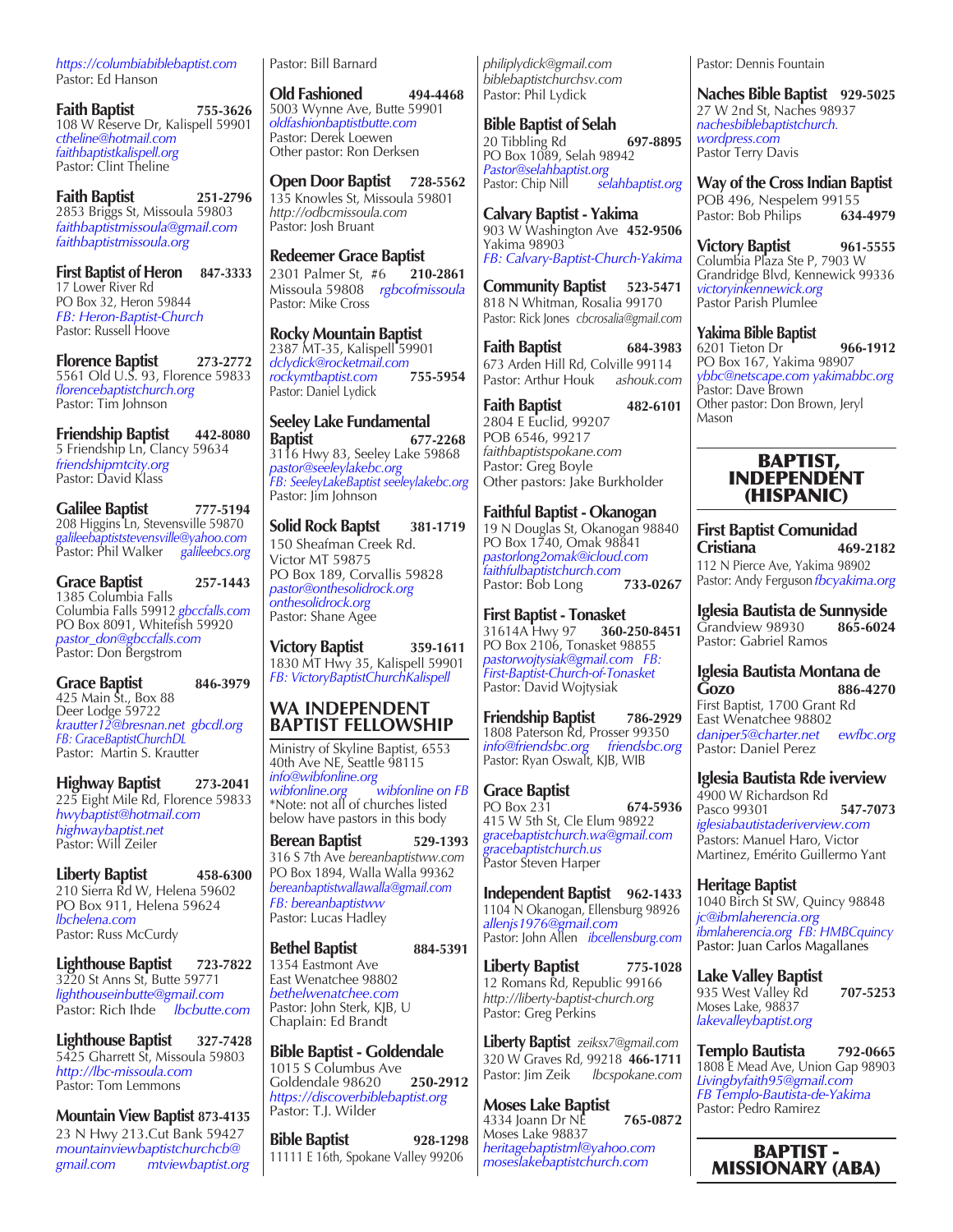#### *www.abaptist.org/home.shtml*

**Grant Missionary Baptist**<br>125 S Kentucky Ave 884-7748 125 S Kentucky Ave East Wenatchee 98802 *http://grantmbc.org*

#### **Idaho (208)**

**Living Word Missionary Baptist**  707 Preston Ave **208-743-4779**  PO Box 1723, Lewiston 83501 *livingwordlewiston@gmail.com* Pastor: Ron Buda *livingwordmbc.org*

#### **Montana (406)**

**Missoula Landmark Missionary Baptist** *c***546-2172** FairBridge Conference Center, 3803 Brooks St, #229-31, Missoula 59804 *missoulabaptist.com missoulaLandmark@gmail.com*

# BAPTIST - NATIONAL

*nationalbaptist.com*

Pastor: Mike Maney

**Calvary Baptist 747-8793** 203 E 3rd Ave, 99202 *calvarybaptistchurchspokane.com* Pastor: Chester "CW" Andrews Sr

**Morningstar Baptist 534-4878** 3909 W Rowan, 99205 *msbcspokane.com FB: msmbcspokane* Pastor: Walter Kendricks

# BAPTIST - REFORMED

**Port Cities Reformed Baptist**  Lewiston Community Center, 1424<br>Main St perbaptist@gmail.com Main St *pcrbaptist@gmail.com* PO Box 1634, Lewiston 83501<br>portcitiesreformed.org 743-7208  $portcitiesreformed.org$ Pastor: Michael Kelly

# BAPTIST - REGULAR

*www.garbc.org*

**Baptist Network Northwest** 5506 Windemere Dr SE Olympia 98501 PO Box 4103, Salem OR 97301 *baptistnetworknw.org*  Exec Dir: Dave Lunsford

**Christ Fellowship Baptist** 13620 E Broadway, 99216 *christfellowshipspokane.org* Pastor: Jim Plunkitt

**First Baptist of Burbank 545-1566** 723 W Humorist Rd, Burbank 99323 *FB: First-Baptist-Church-of-Burbank* Pastor: Greg Landers *fbcburbank.com*

**First Baptist - Clarkston** 1326 Chestnut St, 99401 **758-7701** PO Box 106, Clarkston 99403 *Info@firstbaptistclarkston.org firstbaptistclarkston.org*  Pastor: Randy Olson

**First Baptist - Colville 684-4394** 915 S Cedar St, Colville 99114

*office@fbccolville.com* Pastor: Dennis Wilkening Asst Pastor: David Christ Admin: Dodie Miller *fbccolville.com*

**First Baptist - Connell 234-2131** 664 N Columbia Ave, Connell 99326 *http://www.connellfirstbaptist.org* Pastor: Steve Thatcher

**First Baptist - East Wenatchee**<br>1700 Grant Rd **884-4530** 

1700 Grant Rd POB 137, East Wenatchee 98802 *info@ewfbc.org ewfbc.org* Pastor: Adam Harris Inglesia Bautista Montana de Gozao: 1700 Grant Rd **886-4270** *daniper5@charter.net* Pastor: Daniel Pérez

**First Baptist/Iglesia Del Pueblo** 406 E Second St **882-1349** Grandview 98930 *iglesia-del-pueblo.org/* Pastor: Antonio Sanchez Assoc pastor: Andy Eddy

**First Baptist 765-5202** 724 W 4th Ave, Moses Lake 98837 Pastor: Andy Grenier *fbcml.org* Youth: Sean Sallis

**First Baptist - Quincy 787-3492** 707 "J" St SW, Quincy 98848 Pastor: Don Valen *quincyfbc.org*

**First Baptist - Richland** 1107 Wright Ave, Richland 99352 *i.terry@thefirstfamily.net b.nelson@firstfamily.net thefirstfamily.net* **943-8421** Worship/Admin Pastor: Brad Nelson Youth Pastor: Isaac Terry

**First Baptist** PO Box 306, Royal City 99357 Pastor: Tim Hoelscher

**First Baptist - Soap Lake**<br>322 S Division **246-1931** 322 S Division **246-1931** PO Box 337, Soap Lake 98851 Pastor: Andrew Schopf *soaplakefbc.com*

**Grace Baptist 345-2503** 501 N 7th St, Wilson Creek 98860 Pastor: Tim Warthan

**Heritage Multicultural Baptist** 1040 Birch St SW, Quincy 98848<br>
ibmlanerencia.org 398-4675  $ibmlanerencia.org$ Pastor: Juan Carlos Magallanes

**Lakeview Bible 775-3232** 1339 S Clark Ave PO Box 208, Republic 99161 Pastor: David Wolff

**New Hope Bible 487-1017**

1445 N Argonne *info@4newhope.com* Spokane Valley 99212 Pastor: Eric Hinnenkamp<br>Admin: Tina Moses 4newhope.com Admin: Tina Moses

**Othello First Baptist**  705 E Larch/ PO Box J **488-2541** Othellofbc.org Pastor: David Spencer Missions pastor: Josh Ryans

**Trinity Famiy Fellowship248-9405** 606 S 13th Ave, Yakima 98902 *yakimatbc@nwinfo.net yakimatbc.org*  Pastor: Dennis Smith

# **Idaho (208)**

**Emmanuel Baptist 746-1211** 2200 - 11th Ave*,* Lewiston 83501 *john@ebclewiston.org* Pastor: John Stroupe *ebclewiston.org* Other pastors: Andrew Scott Admin: Michelle Wickett

#### **Montana (406)**

**Bethel Baptist 755-5062** 936 4th Ave W, Kalispell 59901 *bethel@bbcmt.org* Pastor: David Pestel

**First Baptist 755-1891** 6933 MT Hwy 35, Bigfork 59911 *fbcbigfork@gmail.com*

**First Baptist 892-3729** 827 9th St W, Columbia Falls 59912 Pastor: Jerry Buchanan

**First Baptist 293-3632** 40 Granny's Garden Rd, Libby 59923

**First Baptist 854-2363** 180 Pleasant Valley Rd Marion MT 59925 *fbcmarionmt@gmail.com*

**First Baptist 883-4174** 40401 Mt Hwy 35, Polson 59860 *fbcpolson@compuplus.net*

**First Baptist** 862-4318 6232 Hwy 93 S, Whitefish 59937 *fbcwf2b@fbcwf6232.com* Pastor: Troy Harvey

**Seeley Lake Baptist 677-2268** 3116 Hwy 83 S, Seeley Lake 59868 *pastorbill@seeleylakebaptist.org*

**Swan Valley Baptist 754-2509** 39528 Salmon Prairie Rd Swan Lake MT 59911 *cejnawood@blackfoot.net*

# BAPTIST - SLAVIC

**Northwest Association of Slavic Baptist** *nwasbc.com* 10622 8th St E, Edgewood 98372 *vnvkost@yahoo.com* Chairman: Andrei Pavlovich<br>Chumakin **206-351-**Chumakin **206-351-7447** Vice-Chairman: Victor Aleksandrovich Avdeev

**Grace Slavic Baptist 482-0441** 5116 W Garden Springs, 99224 Pastors: Leonid Rusavuk, Pavel<br>Badulin FB: Grace Slavic Ba  $FB:$  *Grace Slavic Baptist* 

**Light of Gospel Baptist**  5716 N Progress Rd, 99216  $light of the gospel.com$ Pastor: Vitaliy Boyko

**Light of Salvation Baptist** 207 E Lincoln Rd, 99208 *FB: LightofSalvation* Pastor: Petr Vasilenko **953-7686**

**Pilgrim Slavic Baptist** 

212 S Lincoln St, 99201 **747-6460** *akap11@cpomcast.net* **217-7643** *churchpilgrim.org* 

Pastor: Alexander Kaprian Pastor assist: Viktor Anishchenko Admin: Alexander Cherniko

**Spokane Slavic Baptist 747-1349** 8913 W Nettleton Ln, 99208 PO Box 30283, 99224 **951-1361** Pastor: Alexander Sipko Other pastors: Alexander Skripnik, Nikolay Kuzmenkov, Evgeni<br>Balakkierv bantistchu  $b$ aptistchurch.us Admin: Aleksandr Solodyankin

#### BAPTIST - SEVENTH-DAY

*www.seventhdaybaptist.org*

**Central Washington Seventh Day Baptist 965-7660** 10200 Summitview Ave *cwsdb.org* Yakima 98908 *youllfindus@cwsdb.org* Pastor: Glenn R Denman

# BAPTIST - SOUTHERN

*www.sbc.net*

**Northwest Baptist Convention** 3200 NE 109th Ave Vancouver 98682 **360-882-2100** *linda@ or lbowen@nwbaptist.org*  $nw$ *baptist.org* Exec Dir: Randy Adams Admin: Lola Bowen, Linda Clifton

# **CENTRAL WA ASSN**

PO Box 414, Yakima WA 98907 *cwbay@qwestoffice.net* **469-6113**

**Chestnut Street Baptist**  609 N Chestnut St, Ellensburg 98926 *office@csbcfamily.com* **925-2424** Pastor: Frank Johnson *csbcfamily.com Assoc Pastor: Jeremy Johnson*

**The Cross Church, SBC**  8700 Summitview Ave **966-0180**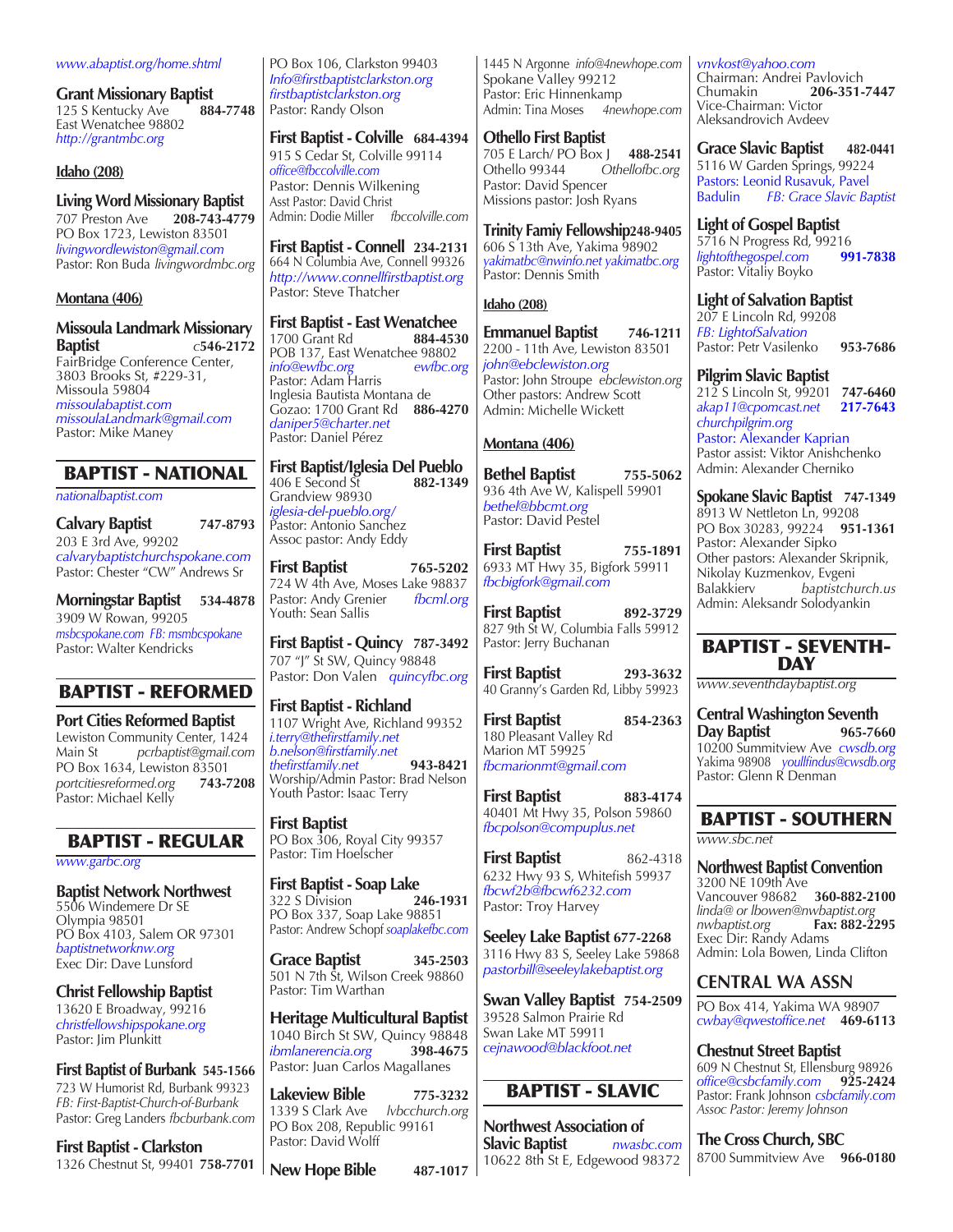Yakima 98908 *info@thecrosschurch.com www.thecrosschurch.com* Pastor: Dan Hager

**First Baptist - Wapato** 151 W Wapato Rd **877-6373** PO Box 385, Wapato WA 98951 *FB: westwapatordchurch* 

**Mountain View Baptist**<br>1504 2nd Ave **829-6853** 1504 2nd Ave PO Box 174, Zillah WA 98953 *mountainviewzillah.com*

**New Jerusalem Baptist453-8824** 915 S Naches Ave, Yakima 98901 *http://richesinglory.com*

**The River Church Moxee**<br>220 E Seattle Ave 248-1684 220 E Seattle Ave PO Box 664, Moxee 98936 *connect@theriverchurchmoxee.com theriverchurchmoxee.com* Pastor: Michael Johnson Admin: Courtney Malone

**Terrace Heights Baptist**<br>619 S 41st St<br>248-1684 619 S 41st St **248-1684** Yakima WA 98901 *info@terraceheightsbaptist.com terraceheightsbaptist.com* Pastor: Robert Broussard Admin: Courtney Melone

# **COLUMBIA BASIN ASSN**

2537 W Falls Ave **735-4622** Kennewick 99336 **Fax: 735-4491** *office@columbiabasinbaptist.net columbiabasinbaptist.net*

**Basin City Baptist 269-4625** 120 First St, Basin City WA 99343

**Blue Mountain Baptist Mission** 3009 Heritage Rd **527-0691** Walla Walla WA 99362 *bluemountainbaptistchurch.org/* Interim pastor: Mike Malody

**Calvary Baptist - Prosser**<br>1400 Paterson Rd 786-3911 1400 Paterson Rd PO Box 648, Prosser WA 99350 *calvarybaptistchurchofprosser.org* Pastor: Noel Little

**Crossview Community** 540 N Colorado St **586-3506** Kennewick WA 99336 *crossviewcommunity.com* Pastor: Josh Pasma

**Emmanuel Baptist - Pasco** 1116 N 20th Ave, Pasco 99301 *emmanuelbaptistinpasco@gmail.com emmanuelbaptistinpasco.org* **547-4613**

**Faith Chapel**  653 Wagon Rd, Dayton 99328<br>faithchapeldayton.com 382-4728 *faithchapeldayton.com* **382-4728** Pastor: Tony Sykes

**First Baptist - Benton City**<br>1103 Horne Rd<br>588-3424 1103 Horne Rd

PO Box 327, Benton City 99320 *fbcbentoncity@charter.net* Pastor: Tom Johnson

**First Baptist - Finley 586-6287** 222909 E Game Farm Rd Kennewick 99337 **Fax: 582-7522** *kennewickfinleybaptist.org*  Pastor: John Roberts

#### **Grace & Truth Community**

Benton City Campus: 313 E 3rd,99320 West Richland campus: 1301 Bombing Range Rd, 99353 **967-9378** *office@graceandtruthcommunity.com graceandtruthcommunity.com* Pastor: Kevin Rees Other pastors: Bill Reed, Dustin "Sonny" Meyers, Greg Gothard

**Hillview Baptist 582-4501** 1621 W 27th Ave, Kennewick 99337 *hillview1621@gmail.com hillviewbaptistkennewick.org* Pastor: Terry Smith

**Iglesia Bautista el Calvario** 1341 Sylvester St Pasco 99301 Pastor: Alfonso Aguayo

**International Christian Fellowship**  4100 Rd 100, Pasco 99301<br>
ihistoria@msn.com 588-1987 *jhistoria@msn.com* **588-1987** 

**Kennewick Baptist Church** 2425 W Albany, Kennewick 99336<br>Office@kennewickbaptistchurch.org *Office@kennewickbaptistchurch.org kennewickbaptistchurch.org* Pastor: Dustin Hall **783-3146**

**New Beginning Christian Community**  1116 N 20th, Pasco 99336<br>Pastor: Dave Houf **845-3560** Pastor: Dave Houf

**Paterson Community 875-2200** 47804 Prior Rd PO Box 203, Paterson 99345 *patersoncommunitychurch.com* Pastor: Steve Gulley

**Quinault Baptist 735-6585** 5400 W Canal Dr, Kennewick 99336<br>info@gbc.org gbc.org *info@qbc.org qbc.org* MIn Asst: Shelley Billet

**Reata Springs Baptist** 2881 Leslie Rd, Richland 99336 *info@reataspringschurch.org reataspringschurch.org* **628-8272** Pastor: Carney Lucas

**Reliance Fellowship 979-9210** 4201 Kennedy Road Suite 6, West Richland, WA 99353 *reliancefellowship.org*  Pastor: Jacob Morris Assoc Pastor: Adam Bonus

**Richland Baptist 943-9177** 1632 George Washington Way<br>Richland 99352 Fax: 946-6194 **Richland 99352** *info@RichlandBaptistChurch.org RichlandBaptistChurch.org*

Other pastors: Scott Wells, Jim Cabush, Ron Shelby Admin: Karen Samuelson

**Richland Heights Baptist**<br>390 Thayer Dr (1943-0730) 390 Thayer Dr Richland 99352 *RHeightsBaptist@Wmconnect.com* Interim pastor: Jim von Tungeln

**Trinity Baptist Church 863-5603** 62 Florence Ct, Burbank 99323 Pastor: Jeff Whiston

# **COULEE ASSOCIATION**

PO Box 3077 *cbaadom@nwi.net* Wenatchee 98807

Eastmont Baptist 884-6813 400 S Kentucky Ave East Wenatchee 98802 *eastmontbaptist.org* Pastor: Dallas Stringer, JR Cano, Marty Field, Don Azevado, Neftali Macias, Alex Garza, Cesar Campos

**Emmanuel Baptist - Moses Lake**<br>516 E Nelson Rd 765-8201 516 E Nelson Rd Moses Lake WA 98837 *ebcml.org*

**First Baptist - Leavenworth**  429 Evans St, Leavenworth 98826 *info@leavenworthbaptist.com leavenworthbaptist.com* **290-0686** Pastor: Rodney Whaley

**Gallilee Baptist - Moses Lake**<br>1905 Basin St **765-9763** 1905 Basin St PO Box 1193, Moses Lake 98837 *FB: Galilee-Missionary-Baptist-Church-Moses-Lake-WA* Pastor: Lindsey Plasieo

**Quincy Baptist** 787-0404 228 F St SE/POB 425, 98848

**Wenatchee Valley Baptist**  650 Crawford Ave, Wenatchee 98801<br>
info@wybaptist.org 663-4868  $info@wvbaptist.org$ Pastor: Dave Hunter, Scott<br>Bolander *wybar* Bolander *wvbaptist.org* Admin: Ann Lancaster

# **INLAND EMPIRE**

**Calvary Baptist - Brewster**  519 N 6th 689-2920 PO Box 5, Brewster 98812 *cbcbrewster.com*

**Deer Park First Baptist 276-8100** 1205 E Crawford PO Box 1207, Deer Park 99006 *FirstBaptistChurchDeerPark@gmail.com* Pastor: David Stapp *fbcdeerpark.net* Other pastor: Caleb Stapp

**Dishman Baptist 926-0575** 315 N Argonne, Spokane Valley 99212 *mail@dishmanbaptist.org* Pastor: Chris Pawlovski Other pastor: Kyle Harrison Admin: Mary Long *dishmanbaptist.org*

**Driscoll Blvd Baptist 328-3394**

4815 N Driscoll Blvd, 99205 *driscollbaptistchurch@gmail.com driscollbaptist.com* Admin: Mandy Serquina

#### **East Valley Baptist**

14516 E Wellesley **928-4809**  Spokane Valley 99216 **927-8332** *eastvalleybaptist@gmail.com eastvalleybaptist.org* Pastor: Bill Schmautz

**Emmanuel Baptist 332-5015** 1300 SE Sunnymead*,* Pullman 99163 *carrie@ebcpullman.org* Pastor: Terry Chandler *ebcpullman.org* Other pastor: Joel Moore Admin: Carrie Lundgren

**Fellowship Baptist 235-3787** 317 W 2nd St, Cheney 99004 Pastor: Rick Huguenin *cheneyfbc.org*

**First Baptist - Oakesdale** W 209 Bartlett St **285-5757** PO Box 325, Oakesdale 99158

**Greenacres Baptist 926-8885** 18620 E Sprague, Greenacres 99016 *gbcspokanevalley@gmail.com gbcspokane.com FB: gbcspokanevalley* Pastor: Kenny Lydick

**Grace & Glory Church 339-4632** Emmauel Baptist, 1300 SE **339-3113** Sunnymead Way, Pullman 99163 *chiangdds@frontier.com* Pastor: Jack Chiang *ggcpullman.org*

**Kairos Church 529-1281** 2139 Fern Ave, Walla Walla 99362 *kairoschurchwallawalla@gmail.com kairoswallawalla.com* **912-657-1443**  Pastor: Clint McCullough

**Mountain Lakes Fellowship** Loon Lake Elementary School 4001 Maple, Loon Lake 99148 PO Box 394, Deer Park 99006 *mountainlakesfellowship@gmail.com mountainlakesfellowship.org* Pastor: Jim Bridges **936-0553**

**Newport Southern Baptist**  52 Sitton Rd/PO Box 1648 Newport 99156 *newportsbc.org Pastor@newportsbc.org* Pastor: Rob Greenslade **550-5105**

**North Addison Baptist 487-6757** 6120 N Addison, *nabcspokane.org* 99208 *info@nabcspokane.org* Senior pastor: Steve Peters Other pastors: Jeff Forshee, Darrell Worth **Admin: Ruth Danner** 

**Resonate Church 339-6335** PO Box 1605, Pullman 99163 Pastor: Keith Weiser *resonate.net* WSU Campus: Todd Auditorium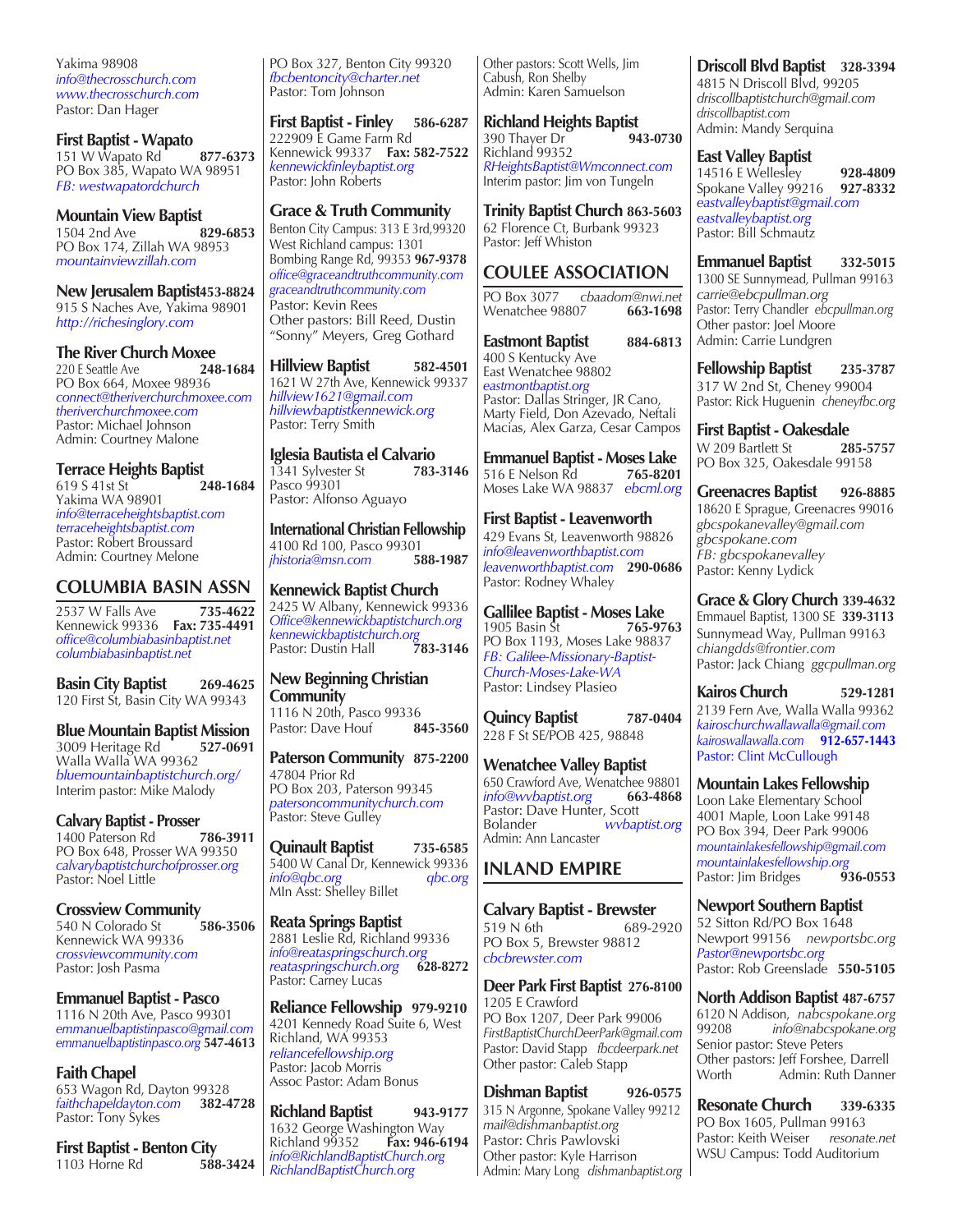Pullman campus: Pullman HS, 510 N Worley Wy *hello@resonate.net* Pastors: Drew Worsham, Josh Martin Moscow campus: 903 S Hayes, 83843 Cheney campus: EWU Campus, Kingston 137, Cheney 99004 Pastor: Craig Lovelace

**The Rock Church 995-9728** 315 N Argonne, Spokane Valley *info@rockchurchspokane.com rockchurchspokane.com* Pastor: Zac Minton

**Spokane Rock Korean**<br>12322 W Sunset Hwy 981-2115 12322 W Sunset Hwy **981-2115** Airway Heights 99001 *koreanrockchurch.org*

**Springhill Bible Fellowship** 8717 N Brook, 99224 **475-1650**

Mail: 225 W Amherst Ct, 99205 *benfoxworth@hotmail.com FB: SpringHillBibleChurch* Pastor: Ben Foxworth

**Starr Road Baptist** 226-0544<br>4720 N Starr Rd *starrroad.org* 4720 N Starr Rd PO Box 116 *secsrbc1@gmail.com* Otis Orchards 99027 *pastortoddsrbc@gmail.com* Pastor: Todd Alexander Admin: Glenda Winter

**Trinity Baptist** *trinityclarkston.org*  816 Sycamore, Clarkston 99403 *pastordoran@trinityclarkston.org* Pastor: Doran Williams **758-6811**

**Valleypoint Church 928-7880** 714 S Pines Rd Spokane Valley 99206 *chelan@valleypoint.org valleypointspokane.com* Pastor: Jim Shiner Admin: Chelan Laurich

**Windsor Baptist 455-7816** 4404 W Hallett Rd, 99224 Pastor: Scott Rushing *windsorsbc.com*

#### **Idaho (208)**

**Athol Baptist 683-2802**

291454 N Sylvan Rd, Athol 83801 *office@atholbaptistchurch.org atholbaptistchurch.org*

**Boundary Baptist 267-5739** 65584 Hwy 2, Ste 101 *mwkarnes1* Bonners Ferry 83805*@gmail.com* Pastor: Mike Karne

**First Baptist - Orofino476-5412** 291 118th St *firstbaptistorofino.org* PO Box 1070, Orofino 83544 *firstbaptistorofino@nezpercesystems.com* Pastor: Hale Anderson

**Harrison Community Baptist** 101 W Pine, PO Box 25 **689-3506** Harrison 83833 *hcbc83833@ harrisonbaptist.org gmail.com*  Pastor: Todd Moore

**Kellogg First Baptist 783-2484** 507 W Brown *kelloggbaptist.org* POB 335, Kellogg 83837

**Mountain View Baptist 464-1182** 108 Willoughby Dr PO Box 186, Pierce 83546 Pastor: Jerry Northcutt

**New Beginnings Baptist 687-1803** 16138 Westwood Dr *FB: nbbcrath* PO Box 217, Rathdrum 83858 *nbbcrathdrum@gmail.com newbeginningsrathdrum.com* Lead pastor: Dan Brandel Admin pastor: Larry Parker

**New Fellowship Baptist**  3rd & Kendal **826-1269** PO Box 190, Riverside 98849 *newfellowshipbaptist@msn.com* Pastor: Rick McLaughlin

**Orchards Baptist 743-5302** 1002 Bryden, Lewiston 83501 *orchardsbaptistchurch.com* Pastor: David Niemeyer

**Pathway Church 664-3862** 3115 N 15th St *pathwaycda.org* Coeur d'Alene 83815

**Post Falls Baptist** 773-5870<br>1609 N Spokane St pfbc-i.org 1609 N Spokane St PO Box 517, Post Falls 83877 Pastor: Bill Hohenstreet

**Spirit Lake Baptist 623-5680**<br>32129 N 3rd St **265-2945** 32129 N 3rd St PO Box 587, Spirit Lake 83869<br>slbc2u@gmail.com slbc2u.org slbc2u@gmail.com Pastor: Kim Alexander Admin: Marilyn Bidwel

**Tammany View Baptist** 3732 20th St, Lewiston 83501 *admin@tammanyviewbaptist.org tammanyviewbaptist.org*  **746-5031** Pastor: Richard Pettijohn Other pastor: Mark Shaddix

**The River Church 773-4722** 1687 E Horsehaven, Post Falls 83854 *jafilancia@gmail.com theriverchurchag.com* Pastor: Joe Filancia III

**Trinity Baptist - Moscow**  711 Fairview Dr, Moscow 83843 *trinitymoscow.org* **882-2015** Pastor: Dan Bailey Admin: Holly Mathews

# SOUTHERN BAPTIST (UTAH-IDAHO)

**Utah-Idaho Convention** 12401 S 450 E **801-572-5350** Draper UT 84020 *office@uisbc.org* 

**SILVER LAKES (208)**

**Crossroads Baptist of Rose Lake** 14872 S Queen St, Cataldo 83814 *crossroadschurchroselake.blogspot.com* Pastor: Diego Rodriguez **682-3401**

**Freedom Fellowship 660-1727** 1604 W Lee Ct, Coeur d'Alene 83814 *gary@letsreachamerica.org freedomfellowshipcda.church* Pastor: Gary Brown

**First Baptist** *fbcbonnerferry.org* 6711 El Paso, Bonners Ferry 93805 *office@fbcbonnersferry.org* Pastor: Roger Naylor **267-3215**

**North Star Baptist 765-4600** 8145 N Ramsey Rd, Hayden 83835 *email@northstarbaptistchurch.org northstarbaptistchurch.org*

**Priest River Baptist 448-1717** 618 Hwy 57, Priest River 83856

**WHISPERING PINE (208)**

*whisperingpinesidaho.org*

**Elk City Baptist 634-1855** PO Box 337, Elk City 83525 *FB:* ElkCityBaptistChurch Pastor: Tom Moore *drtom@usa.net*

**Emmanuel Baptist** 404 Foster, Cottonwood 83522 *pastordan@mtida.net* **962-7244**  Pastor: Dan Coburn

**First Baptist 926-7058/842-2402** 158 Main St, Clearwater 83552 Pastor: Bill Horn *billhorn@mtida.net*

**Hope Baptist 937-1019** Nezperce Library Community Rm PO Box 51, Nezperce 83543 *oneabove7below@live.com* Pastor: Kevin Carpenter

**Redeemer Baptist 983-7699** 215 North C St, Grangeville 83530 *redeemergrangeville.org* Pastor: Matthew Claridge

**Pleasant View Baptist 839-2220**  110 Everest St/PO Box 164 White Bird 83554 *whitebirdbaptist.com* Pastor: Randy Myers

## **MONTANA** SOUTHERN BAPTIST CHURCH (406)

1130 Cerise Rd *mtsbc.org* Billings MT 59101 Exec. Dir: Barrett Duke, MTSBC Admin: Jeannie Hayes, Breeanna Jones

**Baptist Mountain Church** PO Box 1532, Noxon 59853 Pastor: Jim Webley

**Big Sky Fellowship**

7610 Roughsawn Dr **502-1676** Helena 59602 *bigskyfellowship.org FB: bigskyfellowship* Pastor: Michael Johnson Other pastors: Darren Hales, Ray Fuller, Dan and Sharon Clark

**Bitterroot Family Church**<br>402 Church St 777-5677 402 Church St **777-5677** PO Box 490, Stevensville 59870 *bitterrootfamilychurch@gmail.com bitterrootfamilychurch.com*

**Border Crossing Cowboy Church 471-3597** 222 Gateway St, Rexford 59917 PO Box 928, Eureka, MT 59917 *FB: bordercrossingcc*

**Calvary Baptist Church**

1225 Knight St, Helena 59601 *calvary@calvaryhelena.com calvaryhelena.com* **442-5149**

**Canyon Baptist 387-4148** 9050 Hwy 2 E, POB 190307 Hungry Horse 59919 *canyonbchh@gmail.com canyonbaptistchurch.org* Pastor Kevin and Gina Bickel

**Capital Baptist Fellowship** 1727 Waukesha Ave **461-6817** Helena MT 59601 *FB: capitalbaptistfellowship*

**Church at the Gates 549-3350** 3821 Stephens Ave, Missoula 59801 *churchatthegates.org* Pastor: Mark Pritchard

**Crosspoint Community728-4910** 7500 Mullan Rd, Missoula 59808 *crosspointmt.com* Pastor: Bruce Speer Assoc pastor: Ian Robbins

**Easthaven Baptist Church**

2010 Whitefish Stage Rd **752-7021** Kalispell 59901 *easthaven.org* Pastor: Daniel Lambert Other pastors: Frank Shelt, Joey Gardner, Matthew Fitzwater, Mike Marrs

**Fellowship Baptist Church of Polson 883-0800** 39098 Lakeview Dr, Polson 59860 *fellowshipbaptistpolson.org/* Pastor: Wad Barnes

**First Baptist Church 846-2623** 127 Sam Beck Rd, Deer Lodge 59722

**First Baptist Church 363-3735** 354 Cooper Ln, Hamilton 59840 *wfbh@fbchamilton.org fbchamilton.org* Pastor: Jeremy Sorrells Other pasotr: Reed Endel

**First Baptist Church 827-3435** 705 Main St, Thompson Falls 59873 *pastorjefftffbc@yahoo.com*